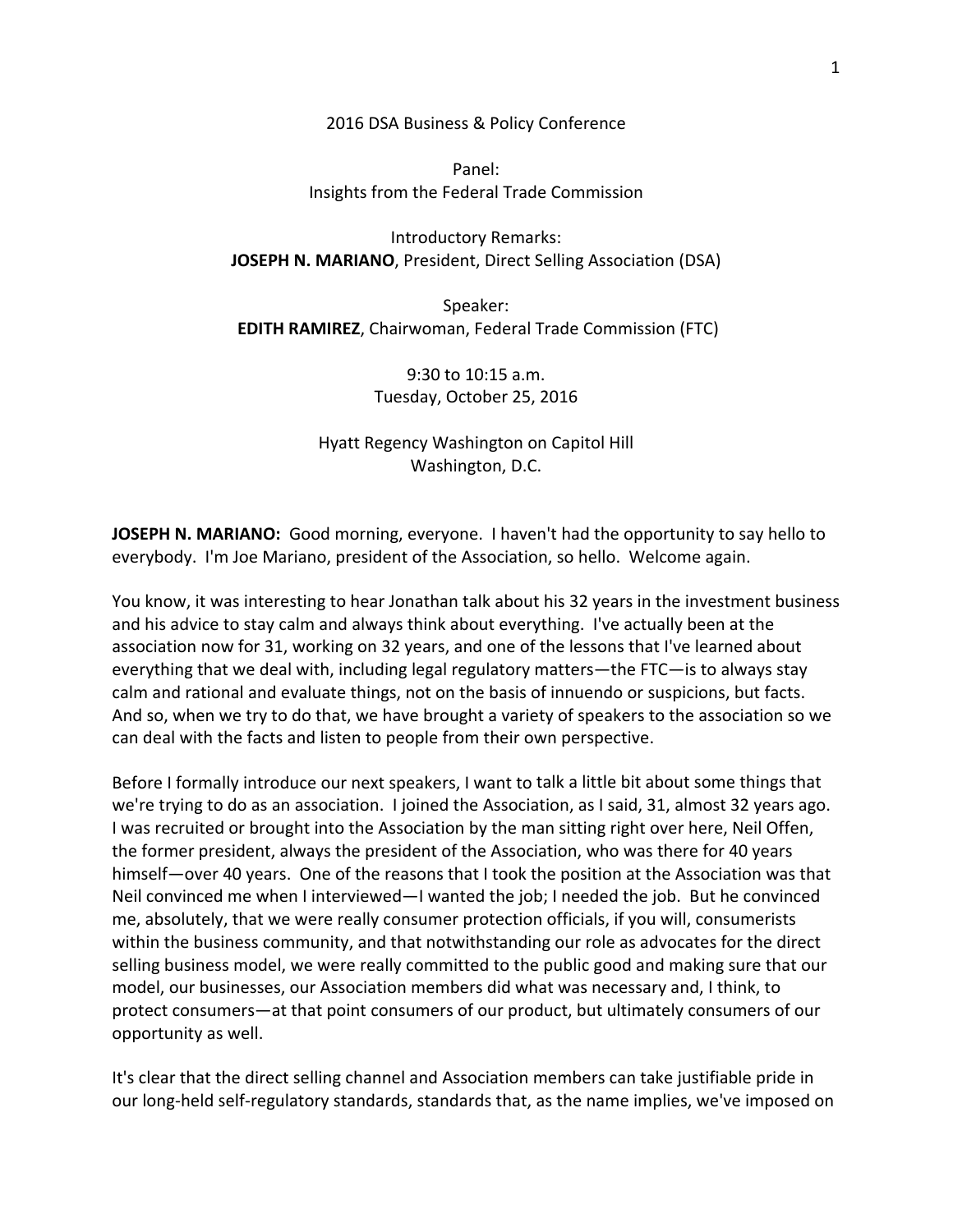ourselves not because we've been required to do so because of the law, but because as direct sellers, we inherently have understood the special obligation that we have. We are guests in our customers' homes, and our distributors and sales people are guests in our customers' homes, and that places upon us a greater obligation. So, since at least 1975 when Neil adopted one of the first Association strategic plans, consumer protection and protecting the consumer has been a key element of who we are as an association and trying to convey that culture and message to all of our members as well.

Now, direct sellers are not complacent in this, notwithstanding the longstanding goal, nor will we allow ourselves to be satisfied with the status quo when it comes to consumer protection and ethics. And even a steady improvement in evolution of our self-regulatory standards really now is not enough for us.

I was engaged in a strategic planning exercise with a number of our leaders and members of our board a few months ago, and notwithstanding the wonderful and great work that we've done as an association over the last several years to enhance our code, I want to quote one of our members and our leaders. He said, "Well, we've had this wonderful evolution of our self‐ regulation and our ethical positioning as an industry, but it's time now not for merely an evolution, but a revolution," and those words struck me and said we really have to be doing something more.

So the Association's Code of Ethics, which hopefully you are all more than familiar with, enacted more than 45 years ago, while a robust series of policies that every DSA member agrees to follow as a condition of their membership, needs to grow beyond what we've done over those 45 years. And there have been some very dramatic changes in the code even over the last year and a half in significant part as a result of our listening to some of the things that have been said to us, Chairman Ramirez, by your staff people at the Commission and advice and direction you've given the industry and the Association. And so if you're not familiar, you should be with all of those changes over the last year or two. Please make sure that you become familiar with those.

But, as we go forward as a response to recent events, but also our longstanding obligation to our customers and sales people, it is clear that we must do more, and our Ethics and Self‐ Regulation Committee, our board of directors, and our leadership is absolutely committed to doing that, and even as we speak, significant changes and enhancements to the code are being considered.

But, even beyond that or short of that in the interim, I'd like to announce today some changes that, pursuant to the discussions and direction of the Executive Committee of the Association board, things that we are going to do immediately in addition to those things that have been done over the last year. Beginning in 2017, DSA will annually review our entire membership, 100 percent of all member companies. Separate from the normal customary code complaint process that might generate investigations or review of specific instances, we will now employ our own staff, the existing code administrator, as well as whatever outside resources are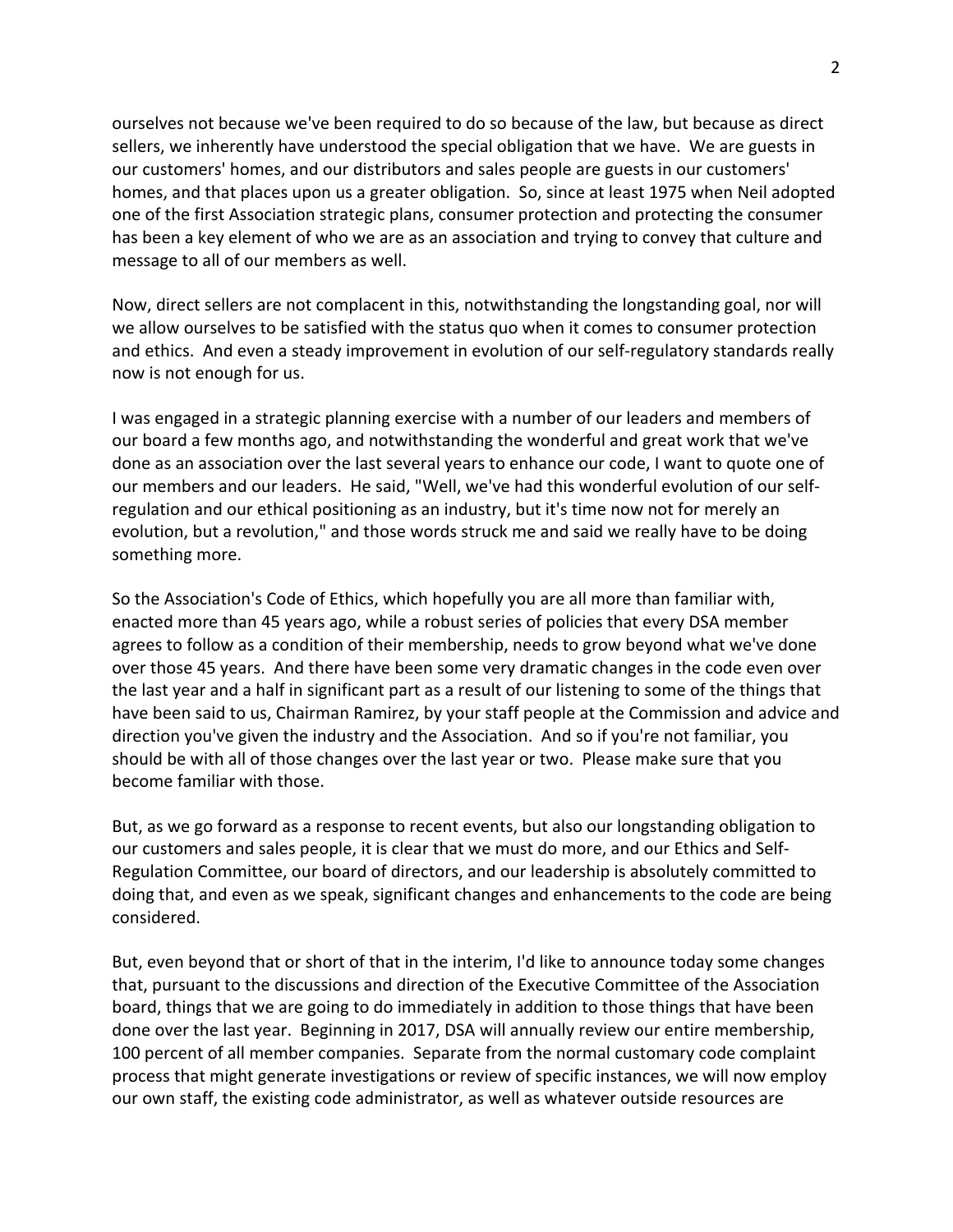necessary to ensure that a company's corporate website, their social media presence, the independent sales people's own business practices, and activities, including their websites, are all reviewed on a universal basis—again, 100 percent of our members—with three major areas that we will be looking at in these reviews. And some of you will remember that we undertook a significant step in this direction in 2016—late 2015 and '16 already, but those will be product representations and claims—even though those are not necessarily within our purview of expertise, but we will utilize whatever resources are necessary—earnings, representations, and claims, again, by our companies and by independent sales people, and finally and more broadly, a review of, hopefully, an impartial assessment of the overall nature of each individual companies' operating procedures and culture, looking towards the fundamental core of what makes this direct selling business a direct selling business.

Now, I know how proud all of you are as DSA members of the products and services that you sell, of the business opportunities that you offer entrepreneurs or micro entrepreneurs and the manner in which you seek to protect the best interests of those people who are involved as sales people but also as customers of your product. I share that pride, and I am absolutely committed. And it's what's driven me for the last 31 years to be involved with this Association. In working to satisfy DSA's stringent new review process that I've begun to describe here and as we develop this over the next few months leading into 2017, the ethical bona fides of our DSA member companies will be made absolutely clear to the public, the media, policymakers, and potential consumers and entrepreneurs in a way that I hope enhances our already great position in the American marketplace. Now, all of these things are absolutely important and I think will play a pivotal role in the ongoing development of the direct selling channel in the United States and, for that matter, abroad.

Now, part of this, as I suggest, has come out of our own self‐revelation. Part of it, to be clear and candid, is also a result of the environment that we've seen over the last several years, as there has been an extraordinary amount of attention on several Direct Selling companies, some member companies, and a lot of discussion as to how the business model works. And what we have seen and understood is that there is not enough understanding of how the business model works in the marketplace, and part of that is our responsibility. And it's our responsibility to speak more transparently and clearly and understand the business model even more perhaps than we have in the past, who are our customers, who are our sales people, how do we distinguish between customers and sales people, all critical questions that, again, I think had been raised in significant part not only by our own self‐examination and self‐regulation, but also by the conversations that we've had with regulators, other practitioners, the press, and others.

We've had the great privilege over the last 30 years of working very cooperatively with consumer protection officials and others who have joined us at fora like this to tell us their perspective. Over the last several years, we've had many very engaging, constructive discussions with representatives of the Federal Trade Commission and have always had an open door for that kind of dialogue with the Commission.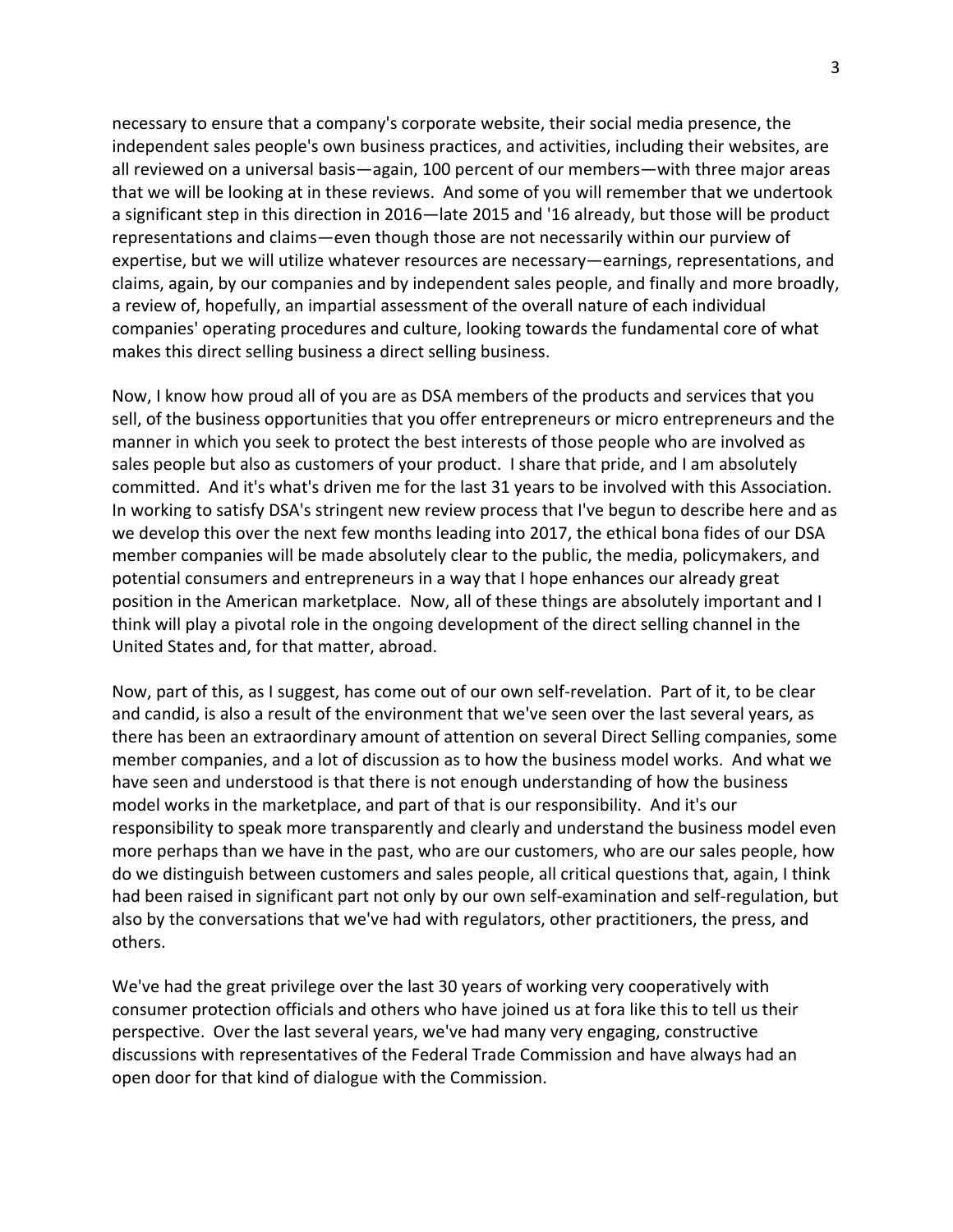Several years ago, shortly after our next speaker became chairwoman of the Federal Trade Commission, we took our opportunity to go in and sit down, Adolfo Franco, my colleague and I—I don't know if you remember this, Madam Chair, but we came in and we wanted to just have an absolutely candid discussion, talk about the things we were doing from a self‐ regulatory perspective and also hear from that leader's perspective what we needed to do. And, as a result of that discussion, we've had some very, very constructive ongoing discussions with members of the FTC staff, which have driven some of our changes.

I was struck after that meeting by the chairwoman, and I'm talking, of course, about Edith Ramirez. I was struck by her seriousness, by her diligence, by her thoughtfulness, and by her candor in speaking to us. She was not going to accept what I said as president of the Association, and the sense I have—I'm not going to quite you here, Chairwoman Ramirez, but the sense I had was that it's a matter of putting up or shutting up. Anybody can come in and tell a good story. Any advocate or lobbyist in Washington, D.C., has the obligation to do that, but it was really a matter of saying, "Okay. What are you really going to do?" And I think over the past 2 years, especially in light of some of the recent settlements and other activities that have taken place, it has been clear that as an industry and a channel, we did have to put up. And we continued to meet that obligation, and we will continue to hopefully demonstrate that effectively.

So this thoughtful, committed person that is chairperson of the Commission is, indeed, Edith Ramirez. Ms. Ramirez was sworn in as Commissioner of the FTC back in 2010, and I'm sure if you've looked at her résumé, you will see that she's a very impressive person. As a University of Maryland Law School grad, anybody who comes out of Harvard is particularly impressive to me, but then when I see that they were on the *Harvard Law Review*, I recognize that they have some real background. But more important than educational background is the things that Chairwoman Ramirez has done in her tenure as chair at the FTC with regard to direct selling and a range of other activities in business.

After graduating from law school at Harvard, she not only served as a clerk in the Ninth Circuit Court of Appeals, but then went to practice in Los Angeles in 1993 at the office of Gibson, Dunn & Crutcher in L.A. She then moved to Quinn Emanuel Urquhart & Sullivan, where she was a partner in their antitrust practice and represented a number of large, large clients and significant activities.

We invited Chairwoman Ramirez to join us here today because, while there's always an open invitation to the chair of the Commission, but also because of the extraordinary activities of the last 2 years that relate back to direct selling—and I'm sure she'll address some of those issues with us today. So, with that, let me invite Chairwoman Edith Ramirez of the Federal Trade Commission.

[Applause.]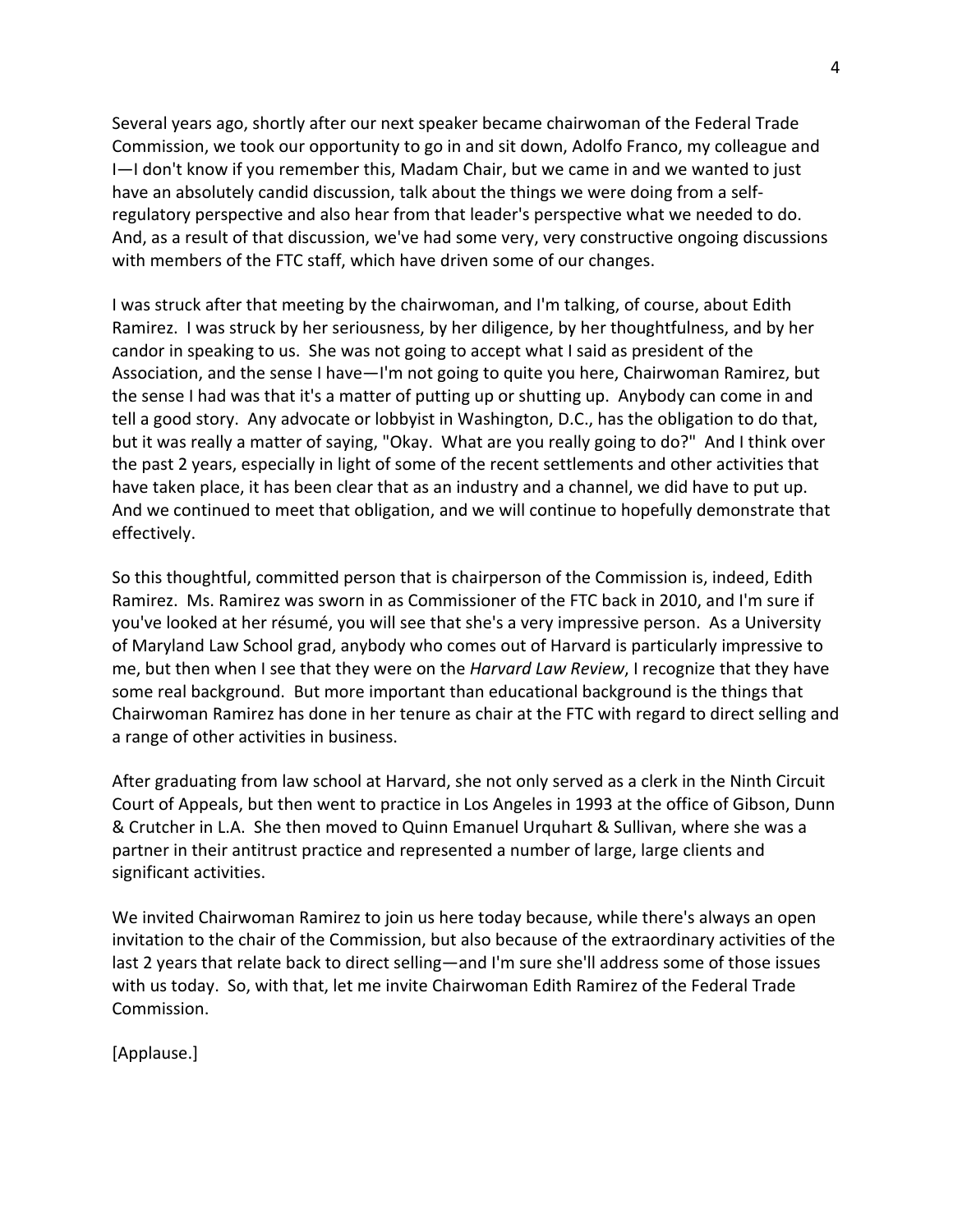**MR. MARIANO:** I've been asked to bring you over here because they want to make sure they get a good picture of us to prove that you were here and that we're really friends, right?

## **CHAIRWOMAN EDITH RAMIREZ:** Absolutely.

## [Laughter.]

**CHAIRWOMAN RAMIREZ:** Good morning, everyone, and I really want to start off by thanking the DSA and, in particular, Joe and John Webb, who invited me to be here with you this morning. I really appreciated that opportunity, and, of course, there's been a lot that's been happening at the Federal Trade Commission. So I did think that it was a timely occasion for me to be here with you.

Direct selling, which using data from last year is a \$36 billion industry, plays a very robust role in the marketplace, and the FTC is been very active in this area for decades, as I think many of you, if not all of you, are aware. Direct selling has the capacity to provide consumers with valuable goods and services and an opportunity to try an entrepreneurial experience.

Now, the FTC often hears from industry members, and one of the frequent themes we hear is about a negative public perception about how the MLM industry operates. Multi‐level marketers have a tremendous opportunity to address these concerns by enhancing transparency and fostering credibility across the industry.

Now, there are three important facets to this that I'd like to address this morning: self‐ regulatory initiatives that Joe was discussing, to improve compliance and level the playing field; realistic and candid communication about the limited nature of earnings potential; and practices that show that MLM companies are making real sales to real consumers.

The DSA works tenaciously as the voice of self‐regulation in this market, and as Joe noted, the DSA Code of Ethics can play an important role in modeling behavior for its members. Now, I want to commend the DSA for showing a laudable willingness to continue to work on and improve the Code. Changes, of course, were made in 2015 and in 2016, and among other things, the DSA established a mechanism to handle complaints about practices of member companies and for the DSA to publish reports about those complaints and also included lifestyle representations in the definition of earnings claims. And, as Joe has highlighted, the DSA plans to take further steps next year to bring greater transparency to the industry. So I find it very encouraging to see both the steps that have been taken and the recognition that this work is far from finished, and this activity also reflects that DSA has heard and is open to hearing concerns from the FTC.

Now, I'd like to use the bulk of my time with you to address two areas where multi‐level marketers need to take effective action to halt the practices that understandably damage the credibility of the whole industry. One is misleading representations, and the other, business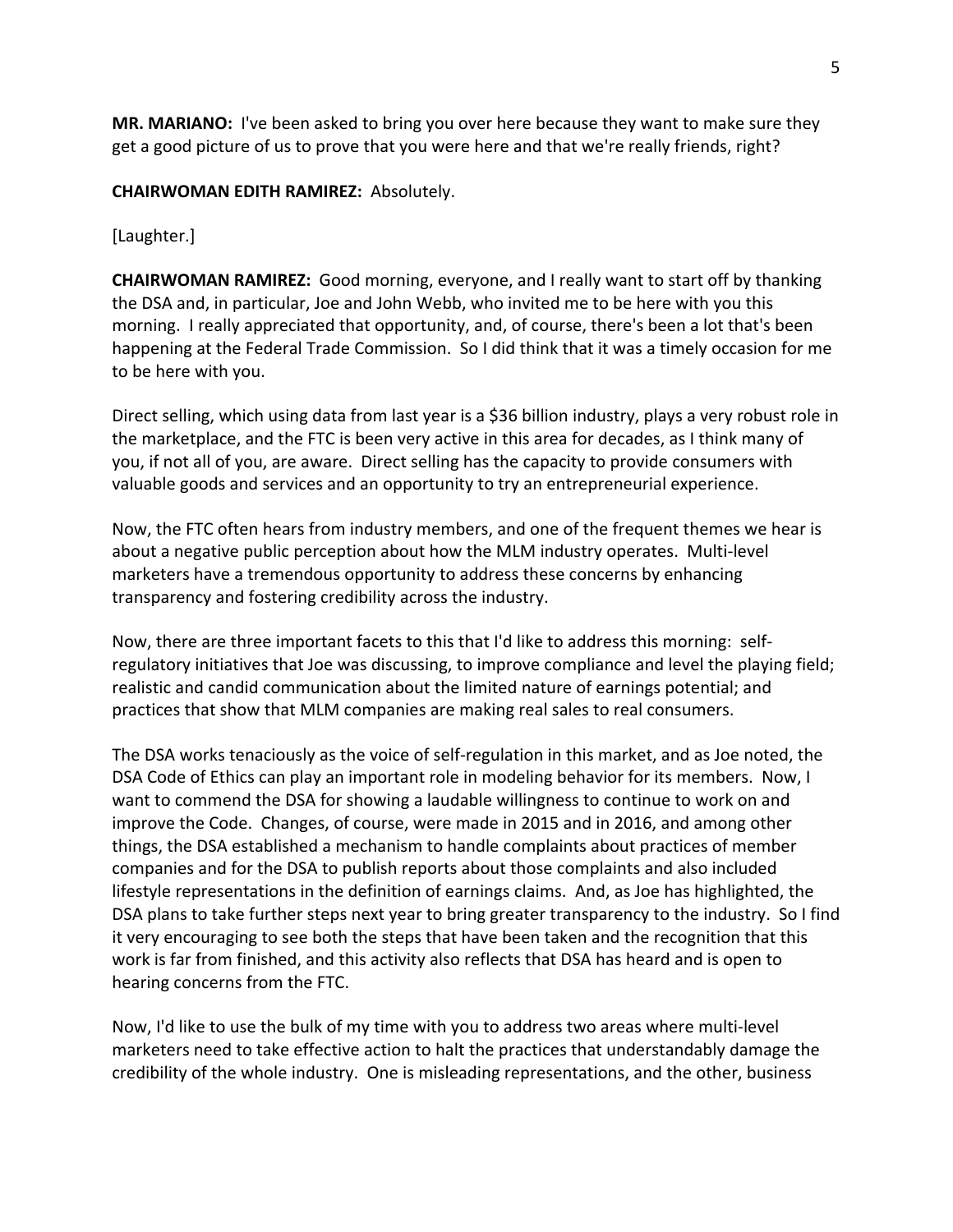structures that are unfair or deceptive because they're not focused on real sales to real customers.

I'll start with misleading income representations. Earnings claims, regardless of whether they're express or implied, are highly relevant to consumers in making their investment decisions, and in fact, we find that earnings claims are often the single most decisive factor in those decisions. So it's no surprise that the FTC takes earnings misrepresentations very, very seriously.

False and unsubstantiated earnings claims are deceptive and unlawful under Section 5 of the FTC Act. Unfortunately, however, our law enforcement experience shows that many MLMs, nevertheless, misrepresent the amount of money participants are likely to earn. In fact, in all of our cases against multi‐level marketers, the FTC has alleged that the defendants made false earnings representations. These misrepresentations cause real harm to consumers, and they need to stop.

A legitimate multi‐level marketer must accurately represent its business opportunity and what a participant is likely to earn. These representations must be truthful, non-misleading, and substantiated. Practically speaking, this means that multi‐level marketers should stop presenting business opportunities as a way for individuals to quit their jobs, earn thousands of dollars a month, make career level income, or get rich because, in reality, very few participants are likely to do that.

Now, it may be true that a very small percentage of participants do have success of this type, but testimonials from these rare individuals are likely to be misleading because participants generally do not realize similar incomes. The fact that most MLM participants do not earn substantial incomes is not new. The low incomes received by most MLM participants is something that the DSA itself acknowledged more than a decade ago. Back in 2006, when commenting on the FTC's business opportunity rule, the DSA cited a 2002 National Sales Force Survey showing that that the majority of direct sellers made less than \$10,000 per year from direct selling, with a median annual gross income of about \$2,400 or only approximately \$200 per month.

Now, just last month, Joe noted that the majority of multi‐level marketing participants do not earn more than very modest incomes. Now, I comment him for emphasizing that MLMs, quote, "must increase their efforts to ensure prospective distributors are fully aware that for most, direct selling can only provide supplemental income." Most distributers, he said, will not realize replacement income, let alone a lavish lifestyle.

Now, it's time that MLM income representatives matched the income reality of the majority of multi‐level marketing participants. This means both explicit statements about how much a participant is likely to earn as well as implied claims and lifestyle claims. We all know examples of the obvious types of lifestyle claims that can be misleading, representations about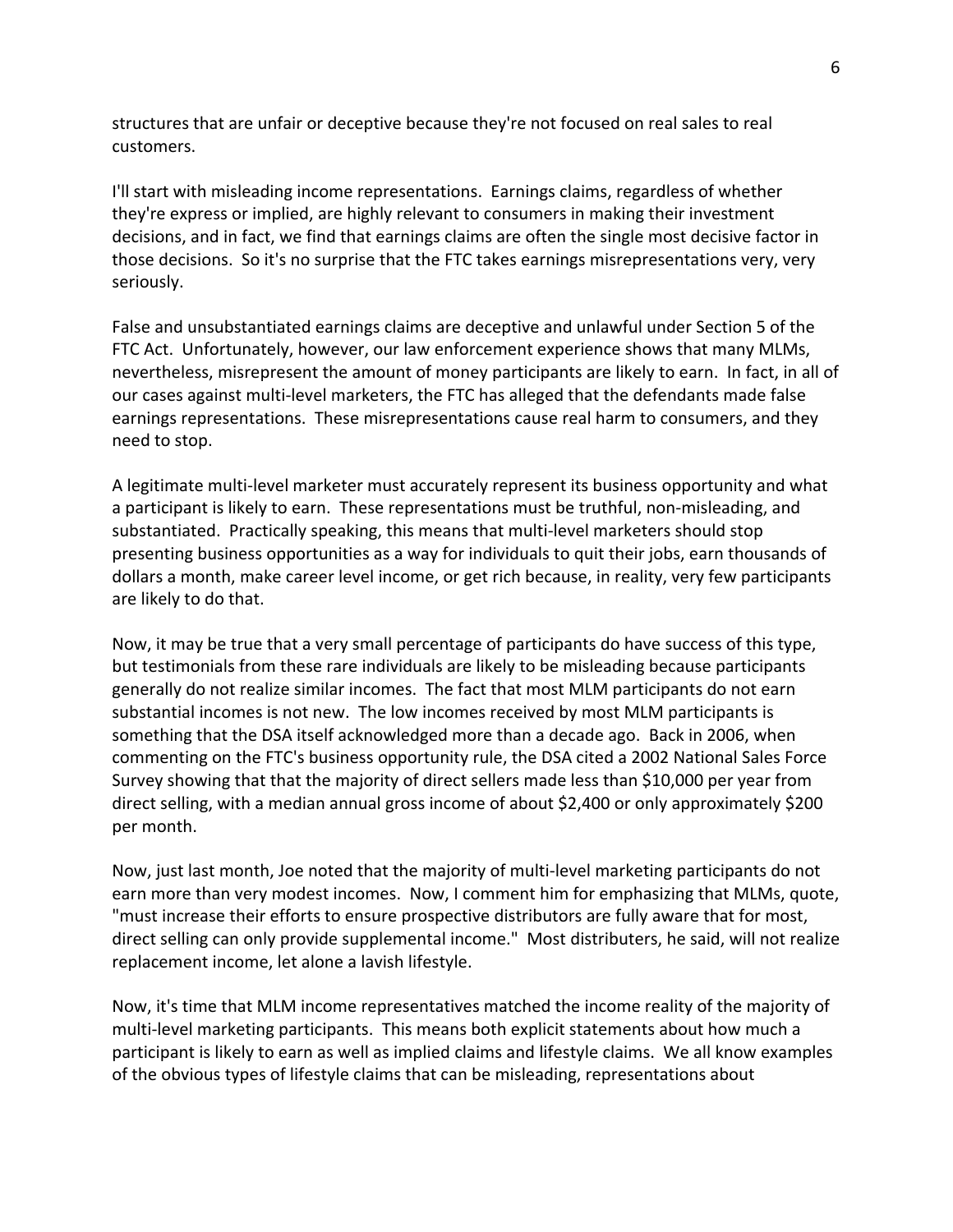participants that they can be set for life or make more money than they ever thought possible and images of expensive houses, luxury cars, and exotic vacations.

But there are also problematic claims that are a bit more subtle, like claims that you can quit your job, fire your boss, become a stay‐at‐home parent, travel the world, or have the time and money to enjoy the finer things in life. These lifestyle claims, whether made through statements or images, are deceptive when made to a general audience because participants are unlikely to achieve them.

Now, some of you may be thinking that what I'm saying doesn't apply to you because you don't make income representations, and you prohibit your distributors from making income misrepresentations. However, simply prohibiting your distributors from making income misrepresentations is not enough. MLMs need to take reasonable steps to monitor and ensure that participants are not misleading others about the business opportunity.

In addition, MLMs should provide sufficient information and training to participants to ensure that they will adequately understand the business and will not be misled by others. This message is consistent with the DSA's Code of Ethics, which states that member companies must comply and ensure that their independent sales people adhere to the Code's guidance on earnings representations.

As you know, the Code prohibits false, deceptive, misleading, and unsubstantiated earnings claims, and as the Code acknowledges, FTC case law provides ample guidance on the subject. I urge all of you to review FTC precedent and ensure that any income representations you or your distributors make accurately and truthfully reflect distributors' likely earnings.

Let me now turn to the second main problem we see with the MLM industry, namely that many MLMs have structures that are unfair or deceptive because they're not focused on real sales to real customers. A legitimate multi‐level marketer must be focused on and must pay compensation that is based on real sales to real customers, not wholesale purchases by its sales force. Now, this is a familiar concept, but I'd like to spend a few minutes breaking it down and showing how it animates FTC enforcement efforts.

You can find this concept embodied in Commission decisions dating back more than 40 years, like the 1974 decision in *Holiday Magic*, which stressed the importance of based multi‐level compensation on actual product sales rather than on purchases by recruits, and as the Ninth Circuit's decision in *Omnitrition* and *BurnLounge* made clear, MLMs that pay compensation for product purchases by recruits rather than for actual sales to customers are facially unlawful.

As a practical matter, what does this mean for a multi‐level marketer? What does it mean to base compensation on real sales to real customers? Now, there are four aspects of this core principle that I want to highlight. The first is that a legitimate MLM must be focused on real customers. Second, a legitimate MLM opportunity must be based on sales that are both profitable and verifiable. Third, a legitimate MLM should not use targets or thresholds that are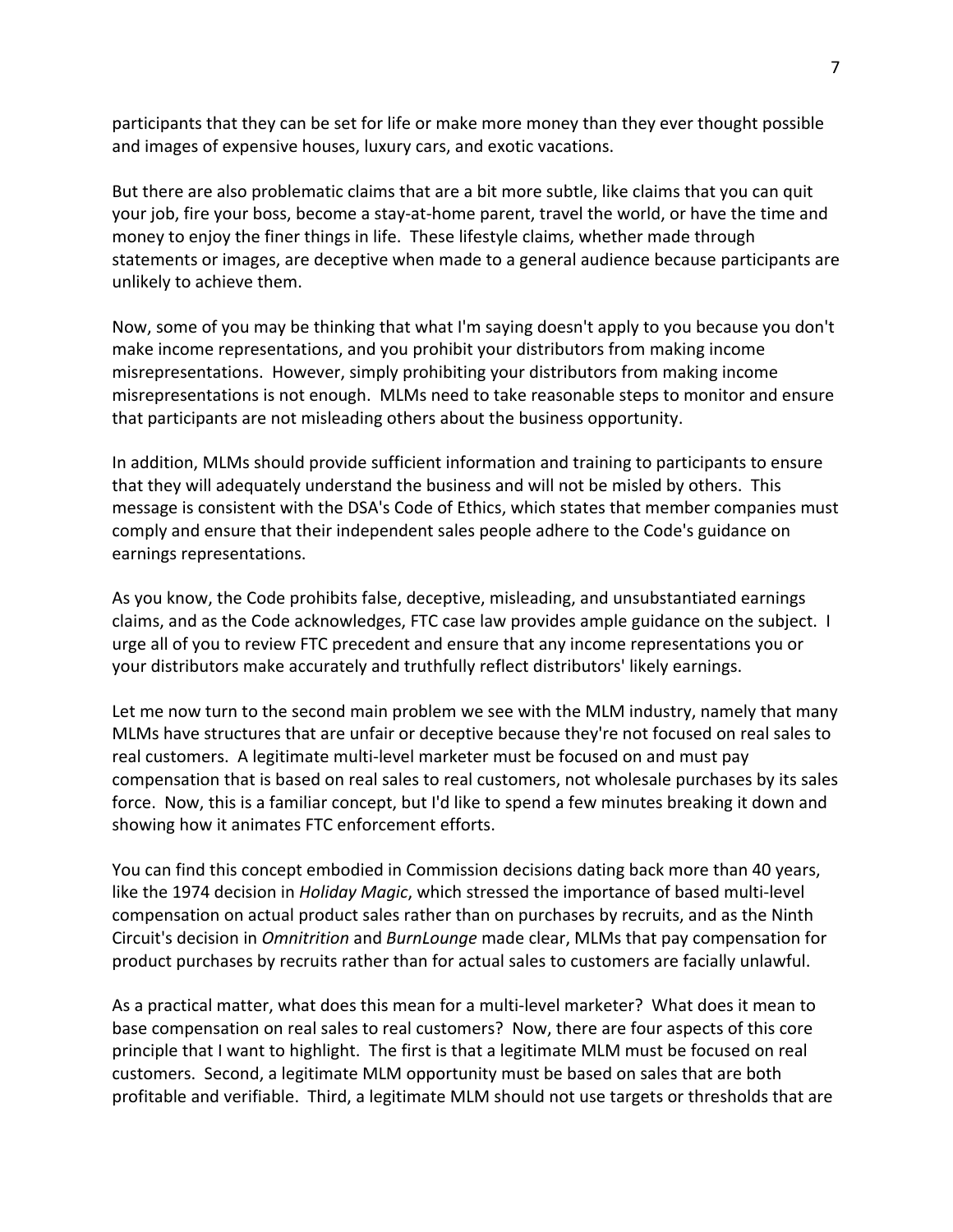met by mere product purchases. And fourth, the compensation paid by a legitimate MLM must be tied to retail sales.

I'll start by explaining what we mean by real customers. Simply put, products sold by a legitimate MLM should be principally sold to consumers who are not pursuing a business opportunity. For good reason, the law has always taken a skeptical view of paying compensation to someone based on the presumed internal consumption or personal consumption of recruits who are pursuing a business opportunity. When a product is tied to a business opportunity, experience teaches that the people buying it may well be motivated by reasons other than actual product demand.

One of the more vivid examples of this comes from the *BurnLounge* case. The activities of the *BurnLounge* defendants included selling packages of music‐related merchandise. Before the FTC brought its enforcement action, anyone who wanted to participate in the business opportunity was also required to buy a package. BurnLounge had monthly revenues of over \$475,000 from product sales, but those revenues did not reflect consumer demand for BurnLounge's merchandise. After the FTC filed suit, charging that BurnLounge made deceptive income representations and paid compensation that was tied to recruitment rather than the sale of merchandise, the court entered a preliminary injunction that radically changed BurnLounge's operations. Under the preliminary injunction, distributors could still buy BurnLounge products if they liked the merchandise, but they could no longer advance in the business opportunity. What happened to sales? In only 2 months, they plummeted from over \$475,000 to less than \$11,000. As it turned out, at most, only a small minority of sales had been motivated by actual product demand, whether internal or external.

So what does an MLM organized around real customers look like? You can see one approach laid out in the recent consent order that we obtained in the *Herbalife* case. The order identifies two classes of people who are not pursuing the business opportunity: retail customers who simply buy product from Herbalife distributors and do not have any direct connection to the company and preferred customers who have registered with Herbalife as customers and do not participate in the business opportunity. Under the order, there are a number of requirements that are intended to ensure that preferred customers represent a genuine class of discount buyers and are not simply business opportunity participants under another name. For example, under the order, preferred customers are not permitted to resell product, recruit, or receive multi‐level compensation.

The *Herbalife* order also reflects the law's justified skepticism of compensation based on the presumed internal consumption or personal consumption of recruits who are pursuing a business opportunity. To address this issue, the order incorporates a number of provisions that impose reasonable limits on the compensation paid for the consumption of products by business opportunity, recruits, and I'll highlight one in particular. At least two‐thirds of the compensation paid by Herbalife, both to any individual participant and to all participants in the aggregate, must be based on sales to retail customers or preferred customers, not on consumption by business opportunity participants.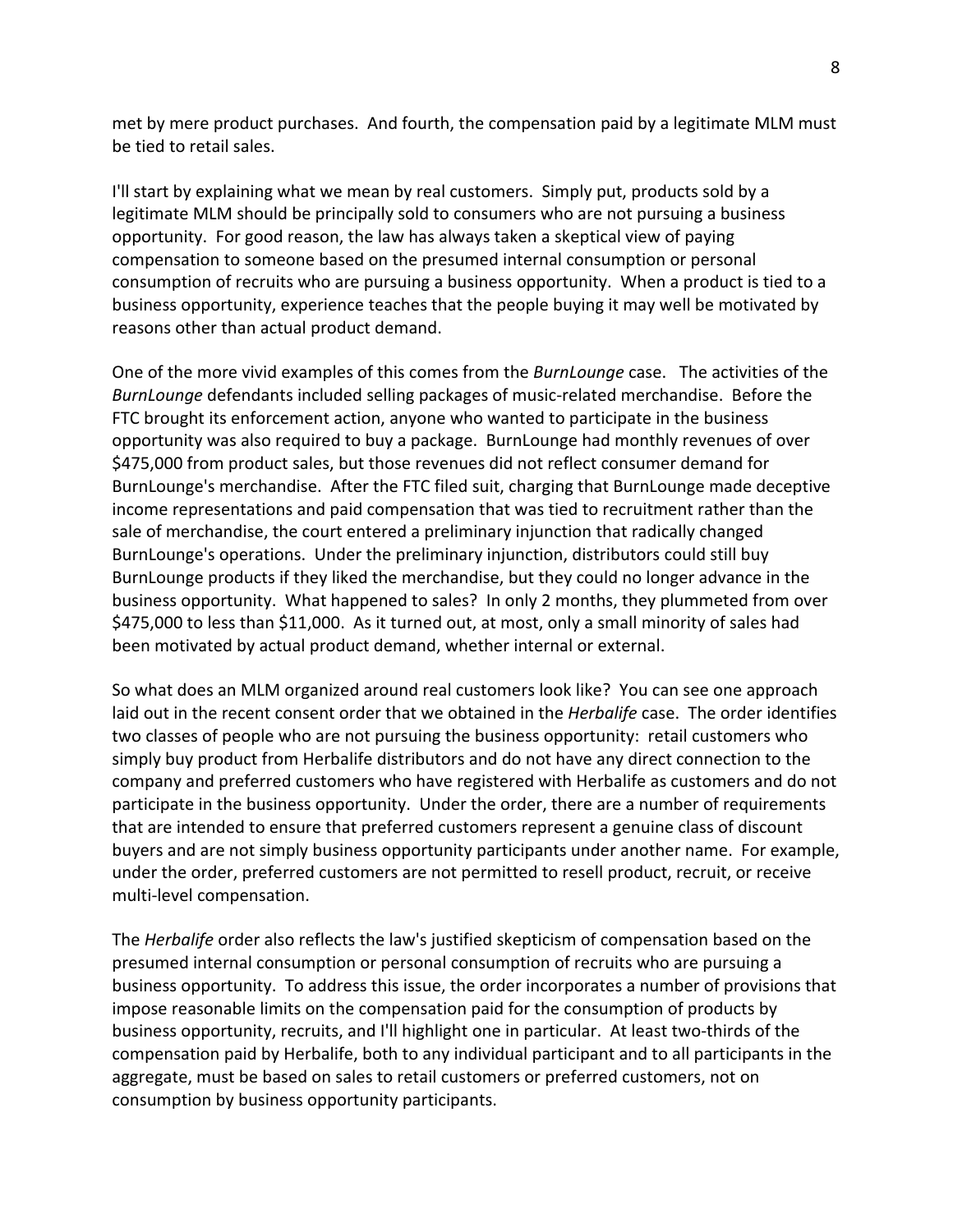The second issue that I want to highlight concerns the meaning of real sales. Real sales are sales that are both profitable and verifiable. To a certain extent, this is just simple logic. An MLM that pays compensation based on claimed sales that do not generate a net profit for the individual making the sale or that cannot be verified as sales cannot reasonably be characterized as based on retail sales, and, of course, decisions like *Omnitrition* and *Holiday Magic* have long recognized that compensation should be based on actually consummated sales to consumers.

The *Herbalife* order also shows how these principles can play out in the operations of an MLM. It requires that retail sales that generate multi‐level compensation for a participant or that advance a participant in the business plan must be both profitable and verifiable. Herbalife is required to collect verification information for every claimed retail sale and to take all reasonable steps to verify that these sales both occurred as reported and represent genuine purchases by a true customer.

Third, a legitimate MLM should not use targets or thresholds to satisfy eligibility for compensation or rewards that are met by mere product purchases. Because the focus of a legitimate MLM and the basis for the compensation that it pays must be real sales to real customers, business opportunity participants should buy product only in response to actual consumer demand. For this reason, any requirements or incentives that participants purchase product for reasons other than satisfying genuine consumer demand, such as to join the business opportunity, maintain or advance their status, or to qualify for compensation payments are problematic.

As you will recall from the *BurnLounge* example, these incentives can be powerful. There, the defendants were selling nearly half a million dollars of merchandise every month, and almost all of those purchases were driven by the desire to get ahead in the compensation plan rather than by genuine product demand.

Under the *Herbalife* order, the company is prohibited from imposing any requirement that a business opportunity participant purchase a minimum quantity of product. It also prohibits business opportunity participants from joining an automatic shipment or similar program involving standing orders, and targets or thresholds are permitted only if they are met exclusively through sales to retail customers or preferred customers. These provisions underscore that an MLM should always be focused on making real sales to real customers, who are not pursuing a business opportunity. MLMs should not contrive ways to get their business opportunity participants to make purchases for reasons other than actual retail demand.

The fourth point I want to highlight is that compensation paid by legitimate MLM must be tied to real sales to real customers. Now, by this, I mean that if an MLM participant buys a product that does not result in real sales to real customers, this revenue should not be used to fund compensation. Now, it goes without saying that a legitimate MLM should not pay compensation solely for enrolling or recruiting a new participant. This means that there should be no headhunter fees, no recruitment bounties, or anything else of the sort.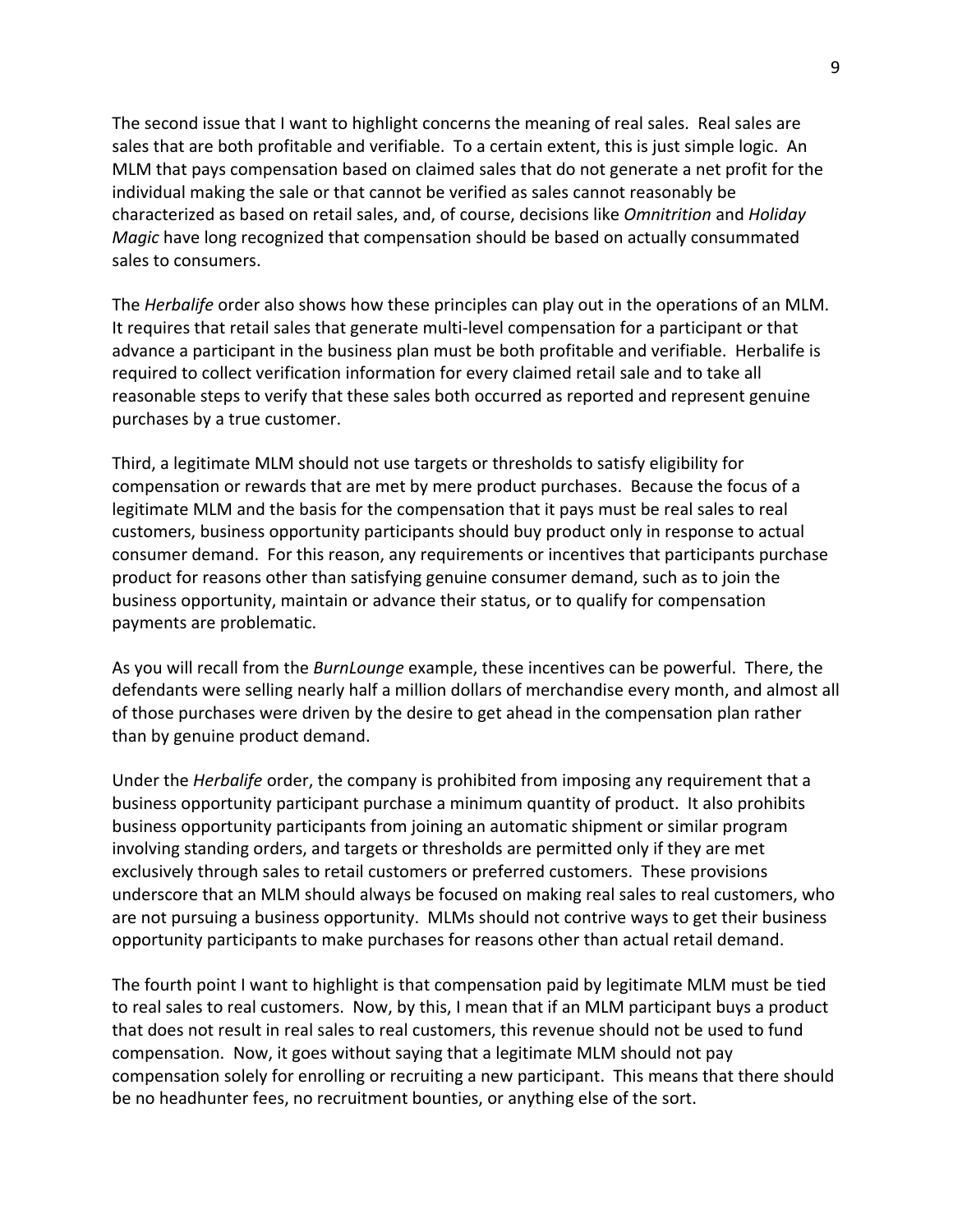In the *Herbalife* order, we require the company to track the percentage of product sold at wholesale each year; that is, sold to a retail or preferred customer or within the limits established for compensating reasonable personal consumption by business opportunity participants. If at least 80 percent of Herbalife's wholesale product is not accounted for within these categories, the order imposes a cap limiting the total amount of compensation Herbalife can pay to its participants.

What does this mean in practice? If hypothetically half of the product that Herbalife sells wholesale results in verifiable retail sales, as defined by the order, and half does not, the total rewards that the company can pay are limited to the 50 percent that consists of verifiable sales to customers. Consequently, if the vast majority of product purchases are genuine retail sales, total compensation can be higher, and if they're not, then the total compensation will be much, much lower.

Now, all of the points that I've highlighted are intended to operate in combination to provide reasonable assurance that product purchases will be driven by real product demand, and providing this assurance is both appropriate and necessary. It's not enough for an MLM to simply assume the existence of real sales to real customers.

And, finally, although this is less common today, in the past, some MLMs have sought to rely on policies similar to those referenced in the Commission's 1979 *Amway* decision, specifically the so-called buyback, 70 percent and 10-customer rules, as a sufficient basis for assuming that their product is purchased by real customers to satisfy genuine demand. This reliance is misplaced. The Commission found those policies were effective, given the specific facts in *Amway*, but neither the Commission nor the courts have ever endorsed those policies for the MLM industry at large. Simply put, the existence of a refund policy and a low refund rate does not necessarily mean that consumers are satisfied with their business opportunity, and both the 10‐customer and 70 percent rules offer, at best, weak and attenuated evidence of a business focused on real sales to real customers.

So let me just conclude by thanking you again for allowing me to share some of my thoughts about reforms that the MLM industry should undertake in order to operate lawfully and prevent consumer harm. The industry's self‐regulatory efforts to date are steps in the right direction, but more needs to be done. For our part, the FTC will be issuing further guidance for MLMs, but my hope is that the principles that I have outlined today will provide an important foundation for structuring business practices in the MLM industry in a way that provides consumers with truthful information and helps prevent consumer harm. Thank you very much.

### [Applause.]

**MR. MARIANO:** Thank you, Chairwoman Ramirez. I know you have time for two or three questions. What I asked our membership before your presentation, what types of questions they would like to ask, so I think I'm going to reflect some of those, given your remarks.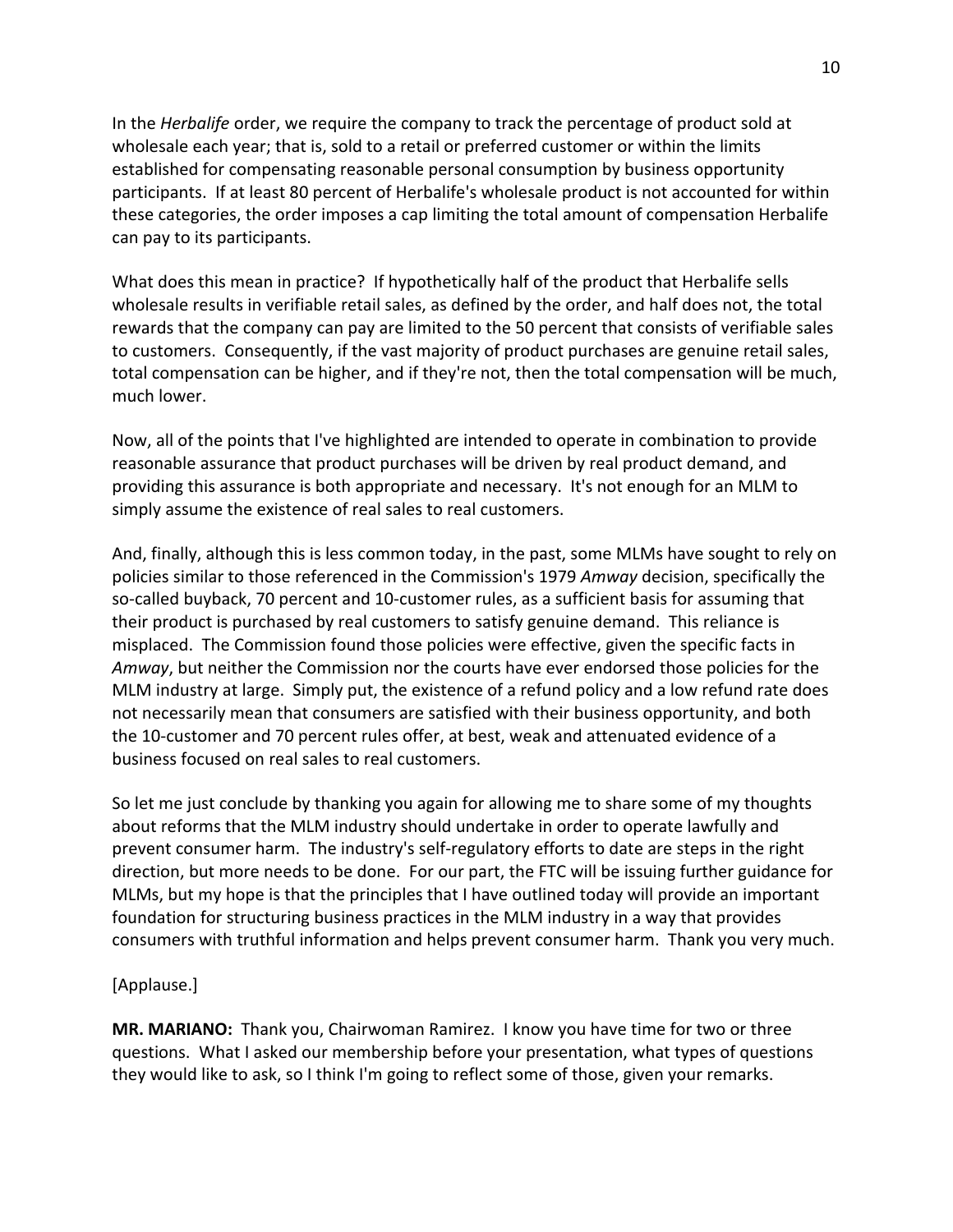#### **CHAIRWOMAN RAMIREZ:** Sure.

**MR. MARIANO:** First, a general question. I made reference to the fact that in 31 years of investing or in representing the direct selling industry, it might be always calm to take a step back and take a deep breath when some of these kinds of things happen and to evaluate thoughtfully, and as a result of the FTC action against *Vemma* and then even the settlement that you entered into with Herbalife, there were some people within the direct selling channel, the MLM industry, as you say, and even outside observers who suggested that somehow the Federal Trade Commission had a degree of animus towards multi‐level companies and really wanted to change the fundamental structure of how direct selling businesses work or multilevel companies work. Can you respond to that in any way? Is there an animus? Does the FTC want to put the multi-level marketing or direct selling business out of business?

**CHAIRWOMAN RAMIREZ:** I hope that my presence here today really shows to you that there's absolutely no—there's no animus. We are not here to take issue with any particular business models, but the role that we playa is to ensure that there is no consumer harm, that consumers receive truthful and accurate information, and as I have outlined in my remarks, there are very serious concerns about the way that some MLMs operate and in particular, what I noted, the issue about income representations not being accurate and being misleading and the issue about the way certain MLMs might be structured in a way that incentivizes recruitment and not the sale of product to real customers.

So we are not animated at all by animus. We're animated by a desire to protect consumers, and in my view, this is something that the numbers of DSA should share. The issue is enhancing the credibility of the industry, and I think that serves both DSA, its membership, as well as serves the interest of the FTC to ensure that consumers are protected. So I hope that among other things that my presence here disabuses anyone who may have felt that something else was motivating the FTC beyond our desire to enforce the law and protect consumers.

**MR. MARIANO:** Thank you. A somewhat more specific question, if I may. Again, thank you for the great detail and your evaluation of some of the concerns that you have as well as the review of some of the provisions of your recent settlement with Herbalife, and with regard to that settlement, obviously, that is a fact‐specific situation, although you've addressed general industrywide concerns as well. There are some very, very specific provisions of the settlement that address those concerns in the context of Herbalife's marketing practices and the FTC's perspective on those practices. The rest of the industry has looked at that, of course, very carefully, continues to look at it very carefully.

How much detail involved in that settlement should the industry—let me rephrase that, if I may. To what extent will the FTC look to the specific provisions of the Herbalife settlement as mandates for other individual companies within the direct selling industry to meet some of the issues of concern that you've broadly outlined.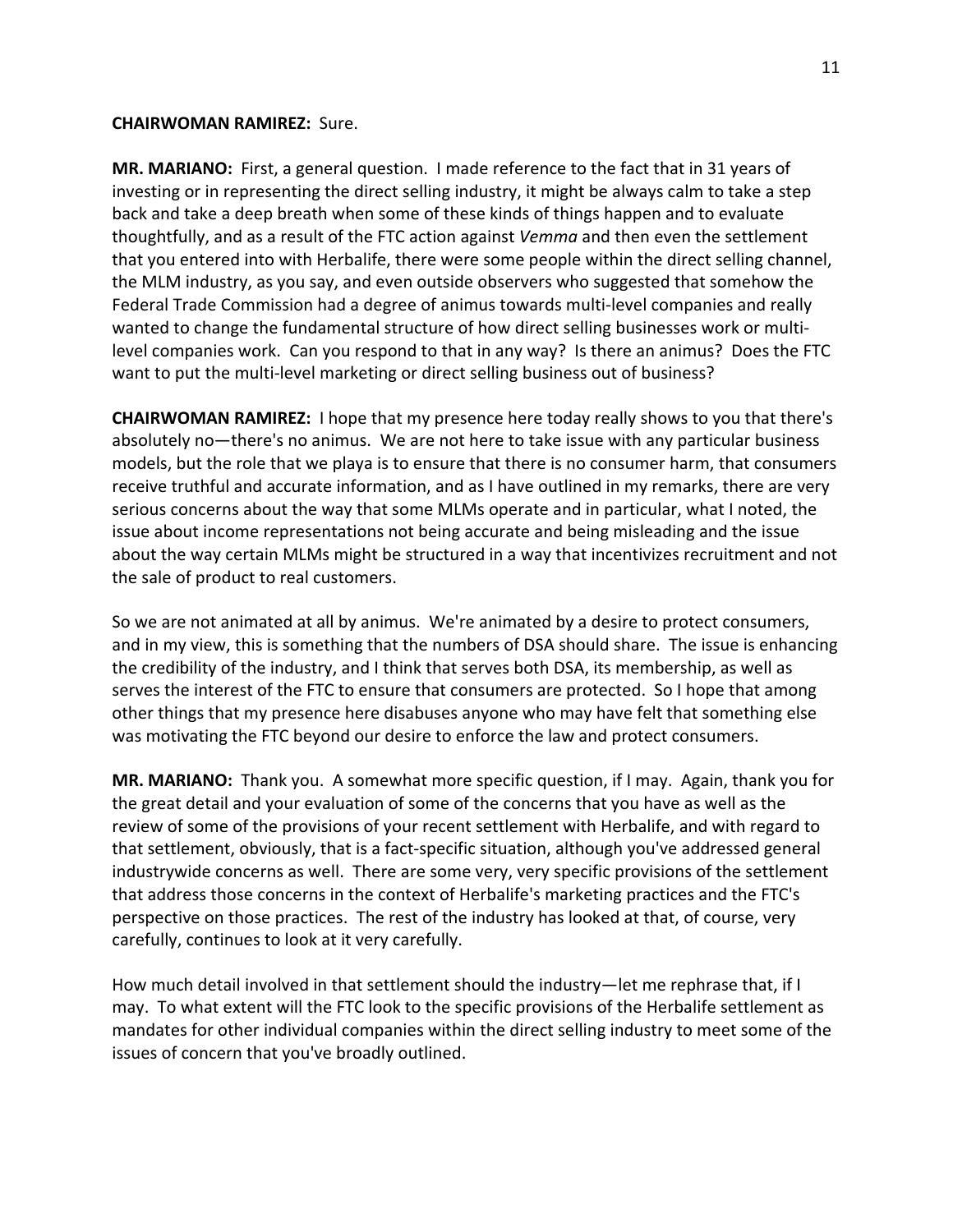**CHAIRWOMAN RAMIREZ:** To me, what's most important are the core principles that I've outlined. At the same time, what the *Herbalife* order shows is one way that you can accomplish the goals that we have, which means to ensure that the compensation structure, the incentives of an MLM business are designed to promote product sales and not recruitment. So it's one way of doing things.

So, for instance, as I noted in my comments about how one can ensure that product sales are coming from real customers, one way to do that is to create a category of customers, like is done in the *Herbalife* order, retail customers or preferred customers that are not pursuing the business opportunity. So that's one way of accomplishing it. It may not be the only way to do it. So I think people can look to that order as a way to do and accomplish what we aim to accomplish, but it's not necessarily the only way to do that. Rather, I think the most important takeaways are the key principles, but also, I think the other key takeaway is to note that we will be looking for specific evidence that shows that, in fact, a compensation structure of an MLM organization is driven by real sales to real customers. So it's not going to be sufficient for a business that we might be looking at to point to just rough estimates. We are looking for verifiable retail sales, and so I think this gives you a sense of the kind of documentation and kind of effort that we will be looking at when we look at these issues going forward.

**MR. MARIANO:** Two more questions, if I may.

# **CHAIRWOMAN RAMIREZ:** Sure.

**MR. MARIANO:** With regard to that specific issue of real customers, real sales to real customers, I think you're well aware that as an industry and as individuals, we had a very constructive discussion and at times debate over really 20 years, if not longer, about the question of who is a customer and who can be a customer, and the dilemma that we have faced, frankly, is, I think, one that the FTC at times has been challenged with as well. It's this question of internal consumption, and your understandable skepticism with regard to whether or not internal consumption might merely be a disguise for really recruitment‐based compensation has been the challenge for us, because while we recognize that, in fact, there could be abuse in that situation, as I think you know in for many of our companies, there are many sales people within our plans who are also customers as well.

You set out a fairly rigid structure, again, within the Herbalife settlement of allowing somebody or not allowing somebody to be a distributor and a salesperson and a customer or a customer. I know you can't structure our business model, but I'd like you to react to the challenge we have of making sure that an individual who happens to be a distributor or salesperson can also consume the product at reasonable levels themselves—and legitimately.

**CHAIRWOMAN RAMIREZ:** And I understand that, but at the same time, I think we are very concerned about incentives that could be creative that really are driven not by genuine product demand by a business opportunity participant but rather being motivated primarily by seeking to advance in the business plan. And therefore, the way that we tried to accommodate that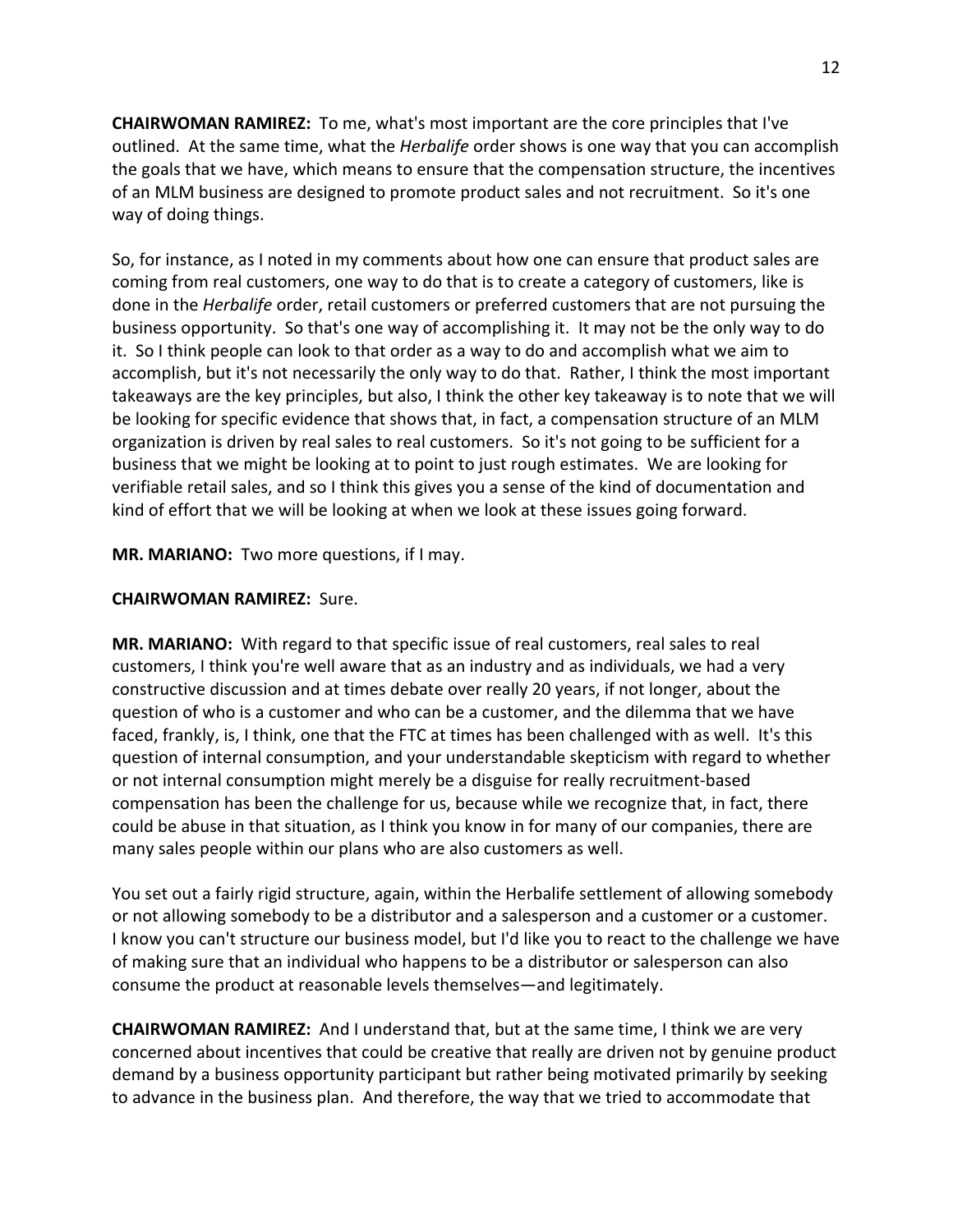issue was to set a cap. So our expectation, as I noted, is that for Herbalife that there would be a cap on the amount of personal or internal consumption that we would recognize, and so we tried to accommodate a challenge, recognizing that there will be, of course, some business opportunity participants who will consume the product. But because of the potential for abuse of that, we felt that it was appropriate to set a cap.

Now, again, we're not saying this is the right and the exact cap that ought to apply industrywide, this is how we felt it was appropriate to ensure what we sought to accomplish in the Herbalife situation, but I think it does give you a sense again of what drives—what concerns us and how we sought to address that what we feel is a very legitimate concern about creating incentives that compensate and reward recruitment and internal consumption that's not tied to actual product demand, so that was our way of dealing it.

So, again, it gives you an example of a way that we felt that we could accommodate this issue, but we're not saying that's necessarily going to apply across the board.

**MR. MARIANO:** Appreciate that. Our last question today—and, again, these reflect questions and issues that were reported to us earlier.

## **CHAIRWOMAN RAMIREZ:** Sure.

**MR. MARIANO:** You said during your press conferencing in announcing the Herbalife settlement back several months ago now that you hope that the direct selling multi‐level industry would look to the settlement as an example of the kinds of issues that needed to be addressed by companies as well as the industry and as well as something of a template, perhaps not in specificity, but as a template for the rest of the industry moving forward.

You also mentioned at that time and again today the specific guidance that the FTC might be issuing. Of course, this presentation today is significant guidance to us, and we appreciate that, but since you mentioned it, in what form might we expect additional guidance in the future?

**CHAIRWOMAN RAMIREZ:** Look, I completely understand that following such an important case like the *Herbalife* case and given our very active efforts in this area that it is important to make sure that we do provide guidance to the industry. We are working on preparing something that we will be able to issue. I don't want to give a set date when that will come out because every time that I give myself a deadline, sometimes things happen, and we may not be able to meet it. But I can tell you that it's in progress.

What I also want to emphasize, though, is that the key principles that I tried to articulate today in significant detail was also intended to be guidance to you. So my hope is that these principles will be of aid going forward, but I do assure you that we will be issuing additional guidance to answer any other questions that might be out there.

**MR. MARIANO:** Wonderful. Thank you.